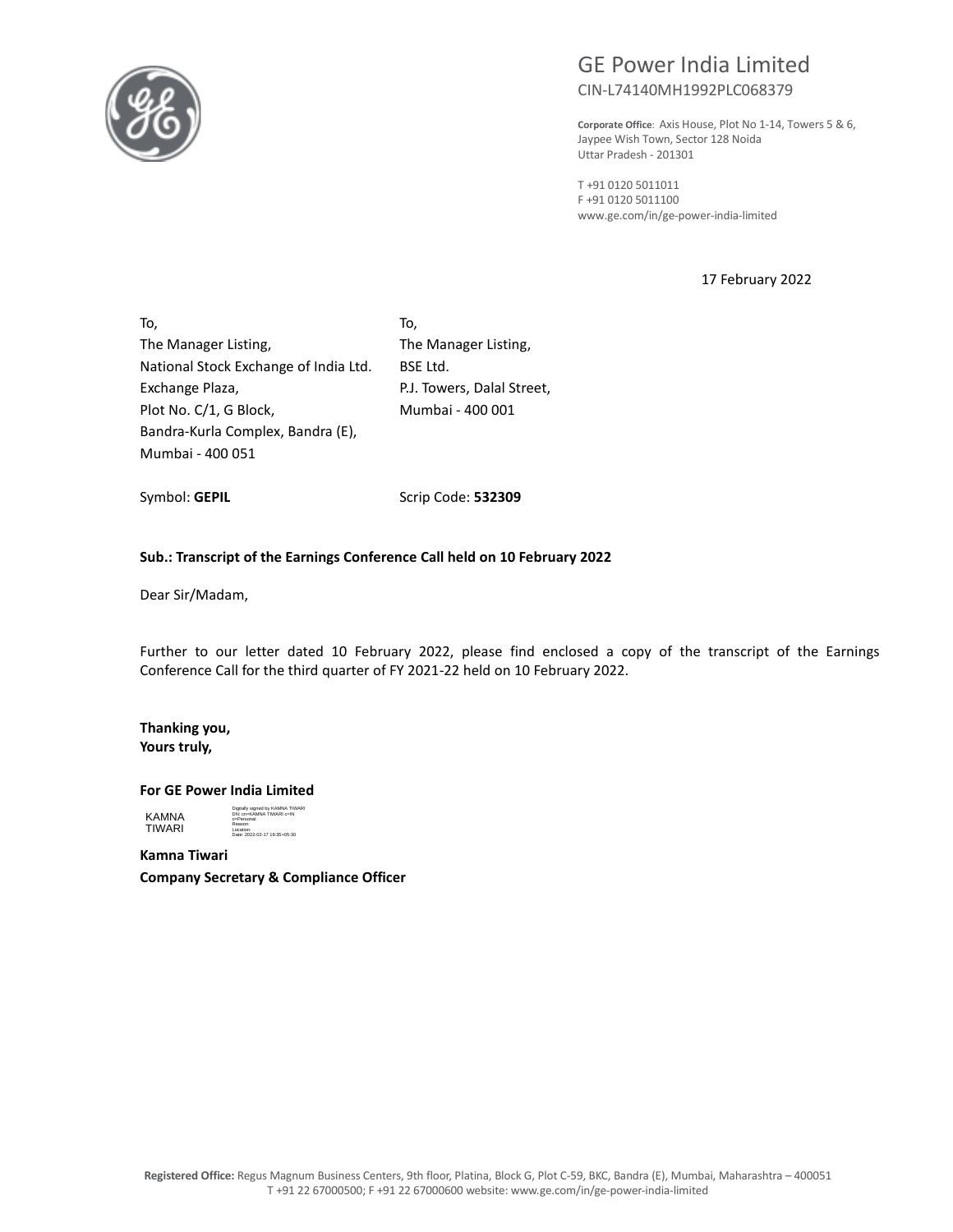

# "GE Power India Limited's Q3 FY'2021-22 Earnings Conference Call"

**February 10, 2022** 





**MANAGEMENT: MR. MAHESH PALASHIKAR – CHAIRMAN**

**MR. PRASHANT JAIN – MANAGING DIRECTOR,** 

**MR. YOGESH GUPTA – WHOLE-TIME DIRECTOR & CHIEF FINANCIAL OFFICER MR. VINIT PANT – CHIEF COMMERCIAL OFFICER** 

**MR. AMIR MUJEZINOVIC – GE REPRESENTATIVE**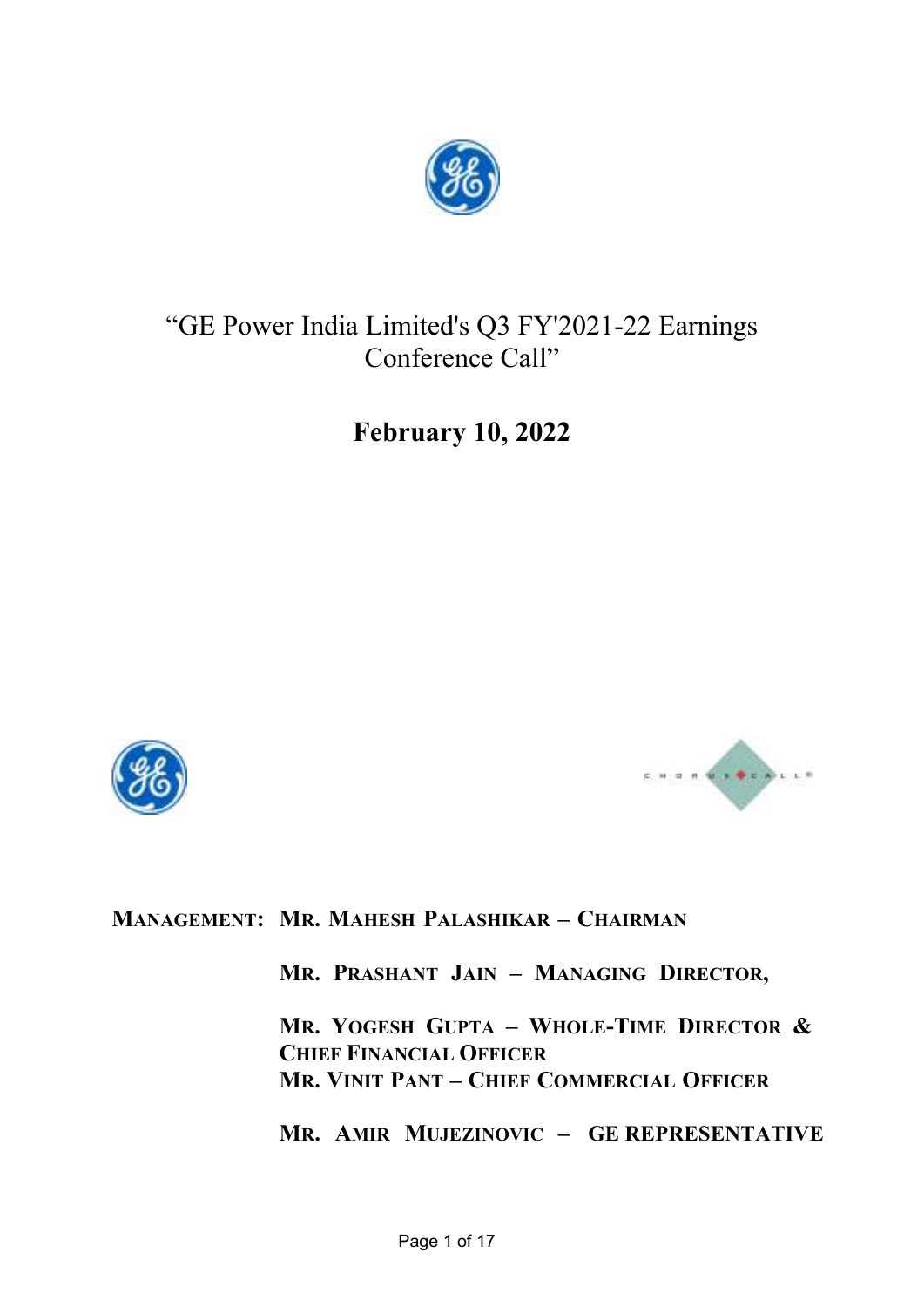

**Moderator:** Ladies and gentlemen, good day and welcome to GE Power India Limited's Earnings Conference Call for the Third Quarter of FY'2021-22. As a reminder, all participant lines will be in the listenonly mode and there will be an opportunity for you to ask questions after the presentation concludes. Should you need assistance during the conference call, please signal an operator by pressing '\*' and then '0' on your touchtone telephone. Please note that this conference is being recorded. I now hand the conference over to Mr. Prashant Jain, Managing Director, GE Power India Limited. Thank you and over to you Mr. Jain.

Prashant Jain: Hi, good evening, everyone and good afternoon to Amir. Welcome to the investor call today for GE Power India Limited. I am joined today by Mr. Mahesh Palashikar – the Chairman of the Board; Yogesh Gupta – Whole-Time Director and CFO; Vinit Pant – my Chief Commercial Officer and Amir Mujezinovic who is the Strategy Head from GE Power representing the promoter today in the call.

> We have uploaded the deck for your reference. I'm referring to the page two on the agenda. We have a quick update on the safety. I hope everybody has recovered well from the Omicron wave. And we will touch very briefly on the performance on safety, we will cover the financial highlights of the quarter and then GEPIL's vision opportunities and readiness and finally we will address some messages from the corporate around the announcements that we have made earlier yesterday and subsequently evening in the press release. So that's the agenda on page two.

> Moving to the page three, I am happy to say that safety has been the top most priority for the company. The operations are now intact. There was a very small disruption this time from the wave but there was some disruption with certain quarantine and travel restrictions, but the plant is operating to full capacity with no impact from the wave and our project sites we have barring about 10% to 15% shortage of workers, it's on track.

> The safety parameters have been pretty good, no fatalities in total hours of 24 million that have been clocked in the company. And we are proud to share certain awards that the teams have received in recognition for best-in-class safety performance at sites.

> Moving to the page four, I want to highlight a few achievements. We are very happy to announce the order which the company booked on the 31st of December from Anuppur. The second highlight of course is an execution competence of the company on service repair work. There is some significant milestone achievement in NTPC Dadri on the combustion modification package and turbine and generator work at Himachal for the hydro project. These are some key highlights in the execution for the quarter.

> And the company CSR projects are on track and we are engaging employees with village support for the tribal villages in Durgapur and 2,000 workers being trained on safety, operational excellence, technical upliftment as a part of skill development program from CIDC as couple of programs that we are working with our CSR teams.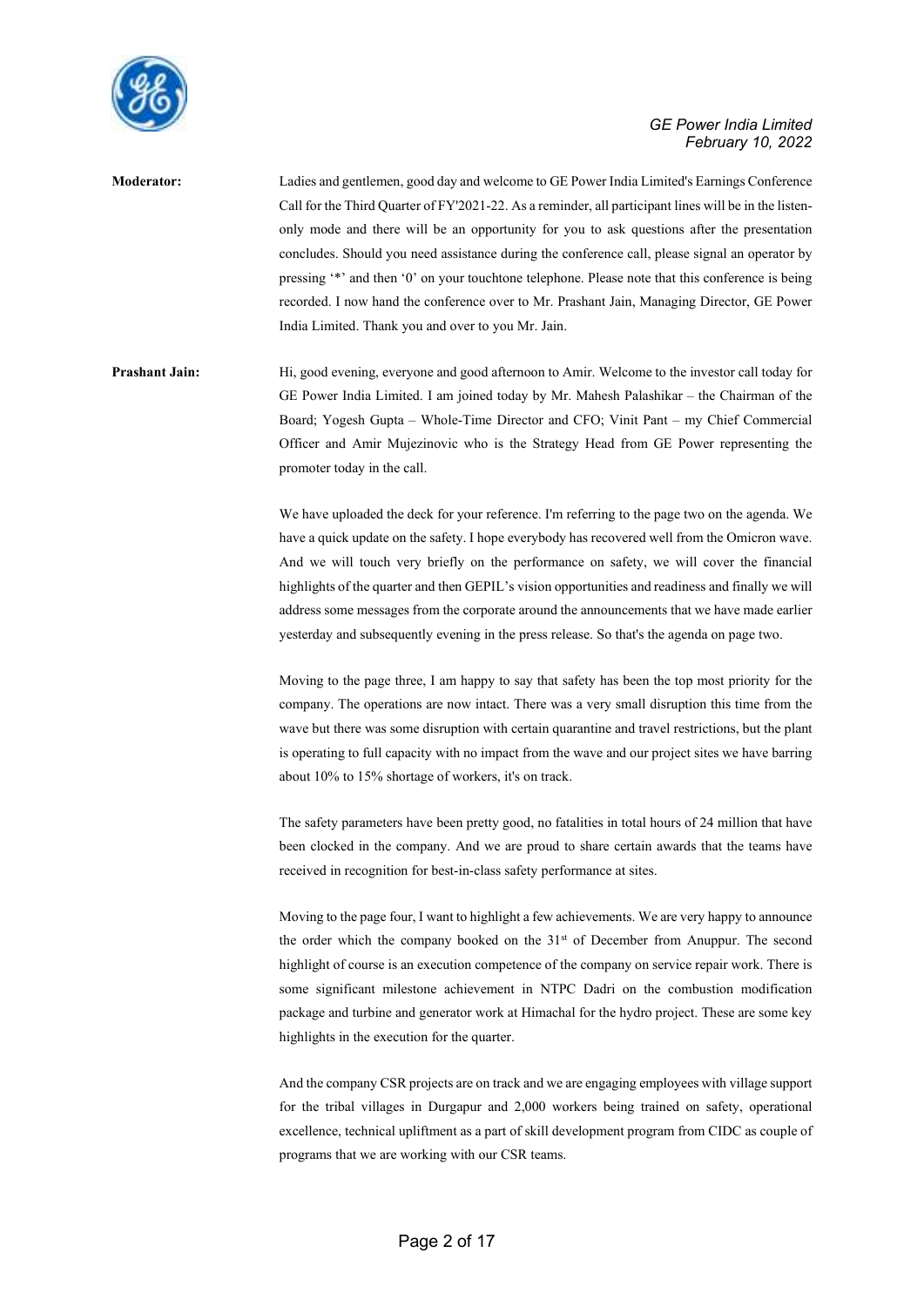

Moving on to the financials, I will ask Vinit to share the progress on the order intake, key opportunities and how we are fairing on the orders. Over to you, Vinit.

Vinit Pant: Thank you, Prashant. Good evening, everyone. As Prashant mentioned, we had this FGD order. We booked on 31st of December. So if you look at slide six, as compared to last quarter of last year, we are about 20% higher on orders. So we got this Anuppur order for 2x600 MW plant. And overall, I would say the FGD ordering has improved in the market. We have seen orders almost 5.4 GW in Q3 as compared to 2.3 GW in the previous two quarters. So definitely we see that ordering has improved after some clarity has come on the notification for the plant categorization. So this is good news on the FGD front and we have maintained the market share of 22% for this Q3 overall.

> On services, yes, there is a drop as compared to the earlier year. This is because some of the key upgrade needs which we were pacing have got deferred because of the outage postponement. But overall, it has been positive from the order side and FGD market is definitely looking up.

> Now, I go to the next slide which is slide seven. This talks about the business mix. So we have been showing this slide to you earlier also. So there are three components – new build versus services, EPC versus non-EPC, government versus private. So new build versus services on the extreme left you can see that now because of this FGD order the mix last year was 100% for the services but with the FGD order it is 53% services and 47% renewable. So this is more or less in line with what we have projected. EPC versus non-EPC again in last year it was 100% and this year also we are maintaining that.

> As far as the split between government and private is concerned, yes, it is our strategy to focus more and more on private customers. Even for FGD we have seen that, now the market is moving towards the IPP. So in maintaining the trend, we have 72% on private and 28% with government customers.

> So this is all on this slide and now I would hand over to Yogesh to take us through the slides on the other financials. Thank you.

**Yogesh Gupta:** Thank you, Vinit. Good evening, ladies and gentlemen and I would take you through the revenues and the profits. I'm on slide number eight. Revenue in Q3 has been 7.57 billion and this has been in the range of the average that we have been having in the last two years. And if we look at this Q3, out of the three quarters of the current fiscal year, this has been the highest on the revenue front, and whereas if you compare it with the revenue in Q3 of last fiscal year which was 10.9 billion was primarily for major supplies happening on our FGD projects of Simhadri Sipat. So revenue in spite of the challenges that we had on the FGD side, we have had a significant success on this front.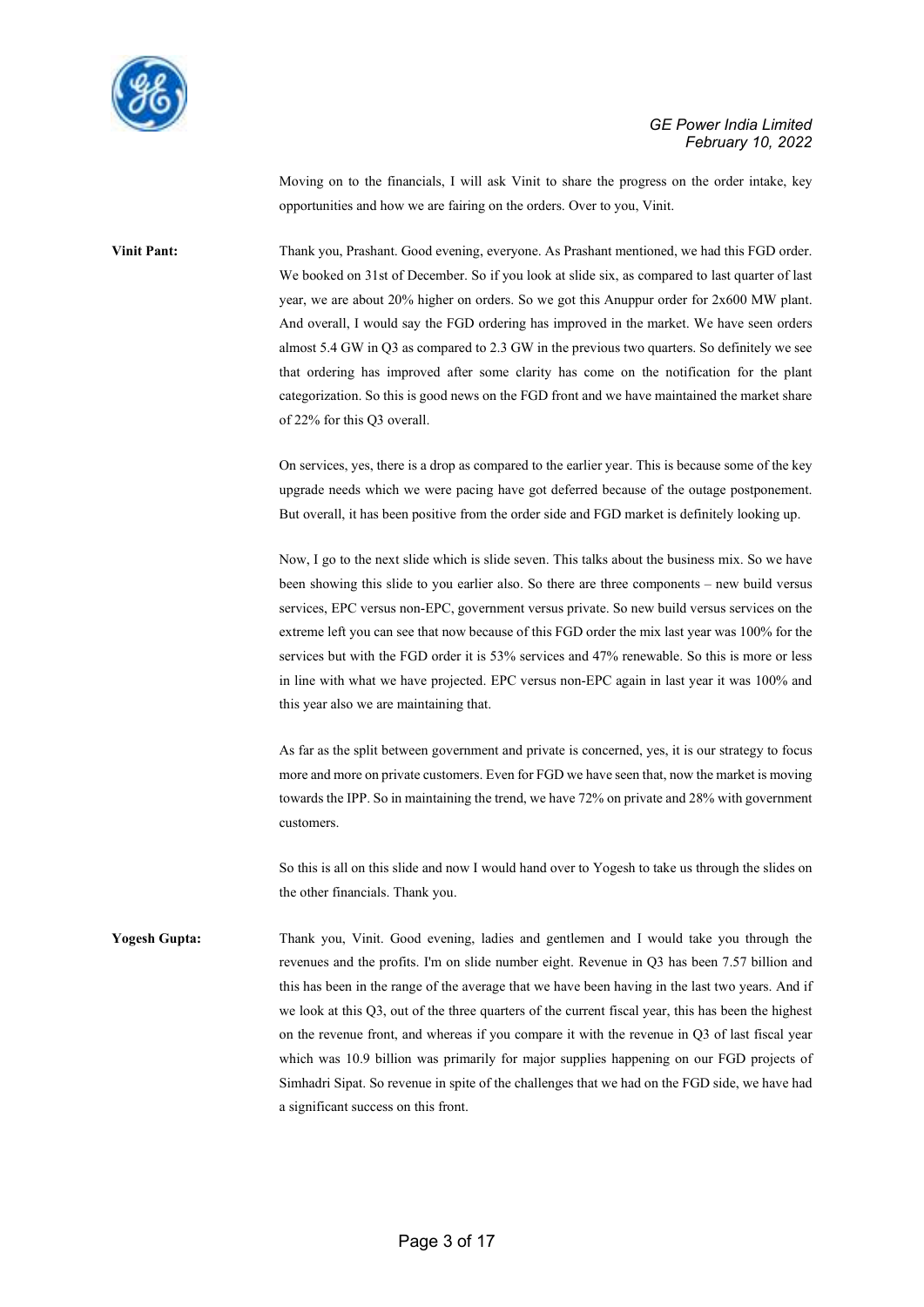

Moving to the backlog, presently we have a backlog of INR39.8 billion, and of this close to 86% is from our project business with the continued healthy margin of about 13% and the remaining is services which is at almost 22%-plus on the margin side.

Moving to the next slide number nine, which is the profit before tax, in this quarter, we made 462 million worth of losses against the profit of same Q3 in FY'2021. The prime reasons have been on account of the restructuring that we had to carry out in Durgapur for the voluntary retirement. This amounted to INR522 million. The second one again I would say restructuring on account of impairment of Shahabad plant and machinery to the extent of 123 million. And there has been like the margin impact of lower sales to the extent of 131 million. And there have been some project cost update on account of like additional quantity requirement and site issues that we had from erections, etc., that we were carrying out at different sites.

So all in all, if we don't consider the restructuring items we were at 6% margin in the Q3 '21-22.

I hand over to Prashant Jain to take us further. Thank you.

**Prashant Jain:** Thank you, Vinit and Yogesh. On the restructuring, I would like to provide a quick update. As we had been planning to optimize the capacity in the Durgapur factory which was at about 800,000 hours, we are standing to somewhere around 4,500 hours today and as we know that the new orders have dried in the new build site from July or towards the end of the year the factory capacity will be optimized in the order of 200,000 hours. So that would be the large part of the restructuring that we still need to do in the next couple of quarters. Then the workshop will be geared towards service upgrades and will be moving towards a steady state.

> So that was a brief update on the restructuring activities that we have been doing. It is a painful transition but this is an adjustment to the market realities that we are facing today.

> What I wanted to share with you today is about what is it that we are working in GEPIL, what excites us, what is the vision and the opportunities that we are chasing from GEPIL. I will come back to page 11, but maybe I want to move to page 12. This is the reality that the power sector in India is facing today where the capacity addition that you see in the dark gray color from the coal plants have significantly reduced over the period of years and we see renewable capacity getting added to the grid. And this is the reason why we had to adjust the capacity in Durgapur workshop to adjust to this market reality and to address our strategy towards emissions and services.

> Now, moving to the page 13, what happens in the next 10 years. It is important to note that today we have about 100 GW of renewable energy in the present level that you see on the left. And that means in '21 about 72% of electricity that is coming into our light bulbs into the houses is today coming from coal. As per the CEA projections fast forwarding to 2030 where we will have additional 500 GW being added to the grid, in that case, the relevance of coal-fired power plants will still be about 50%, electricity coming from the existing coal-fired power plants to meet the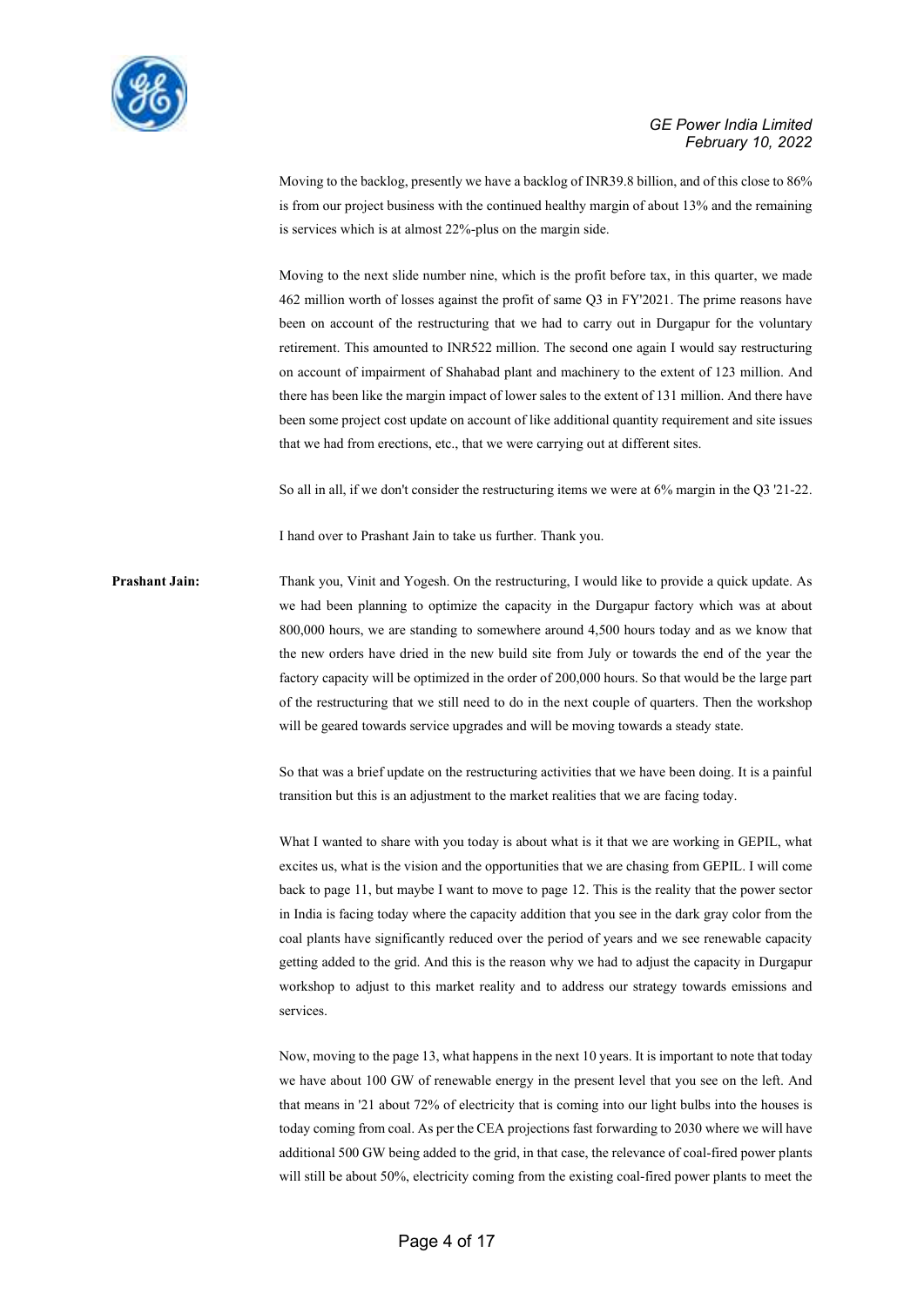

growing power demand of the country. Now, these are the projections from CEA and we have seen post-COVID capacity utilization of all the core power plants have gone up and in fact the customers have postponed their outages because they had actually huge demand to continue to supply power. So we see that this is a huge structural transition which is happening and this transition towards renewable energy, towards green is also creating opportunities on the existing coal-fired power plants for emission reduction which is the FGD program. And I will talk about this a bit more in the coming slides and it is creating opportunities for making the existing coalfired power plants more flexible so that they can allow renewable integration to the grid. In future, we anticipate there will be a demand for balancing the grid with synchronous condensers, etc., or alternate methods to stabilize the grid. Those are the opportunities that we see emerging with this energy transition that we are talking about in page 13.

So all in all, in the next 10 years we see tremendous potential in the energy transition where still the coal-fired power plants will have a significant role to play and GEPIL will be a significant partner to reduce the emissions and to support the transition that the country has to do towards the future. So having said that, I want to come back to page 11. On page 11 what is it that we do in GE Power India Limited is we enable our customers achieve energy transition towards sustainable, reliable, affordable, cleaner energy and that's power and decarbonized future. How do we deliver that today? If you look at our ESG technologies and portfolio, the third bullet is the biggest opportunity that I will talk about in the coming pages is reducing emissions where there is the big demand for emission technologies, FGDs as per the government regulations and there is thousands of crores of opportunity in the market that will be addressed in the next three to five years.

The second area is to support the existing coal-fired power plants by services and upgrades, by efficiency upgrades, flexibility to enable renewable integration. I also see that due to certain decisions that global organizations are making an opportunity for GEPIL to expand outside India to address certain service markets and that's an opportunity I see is available to GEPIL, your company.

Moving to page 14, I would like to talk about this net zero path that the world has taken and top three countries have said 2050, 2060 and India has said by 2070 a net zero target. What does that mean for India specifically? When we look at India specifically, we are in a phase today that we still draw 73% electricity from coal. This is a reality that we face today as a country and therefore the part-A of GEPIL's plan is to address the installations of the existing coal-fired power plants with AQCS which is our FGDs, with our SCRs and ESG upgrades, etc., to make sure that we are driving the pollution control and reducing the emissions of the existing coal-fired power plants. And we believe that even if we are able to successfully add 500 GW of renewable by 2030, the coal-fired power plants in India will be relevant for at least 10 more years and they will need to support the transition from A to B where we are able to get towards a greener future in the near term. And therefore, your company GE Power India Limited is focused on flexibility efficiency upgrades, renewable integration technologies and emissions. That is the core technology expertise references in GE Power India Limited and the transition to (B) will create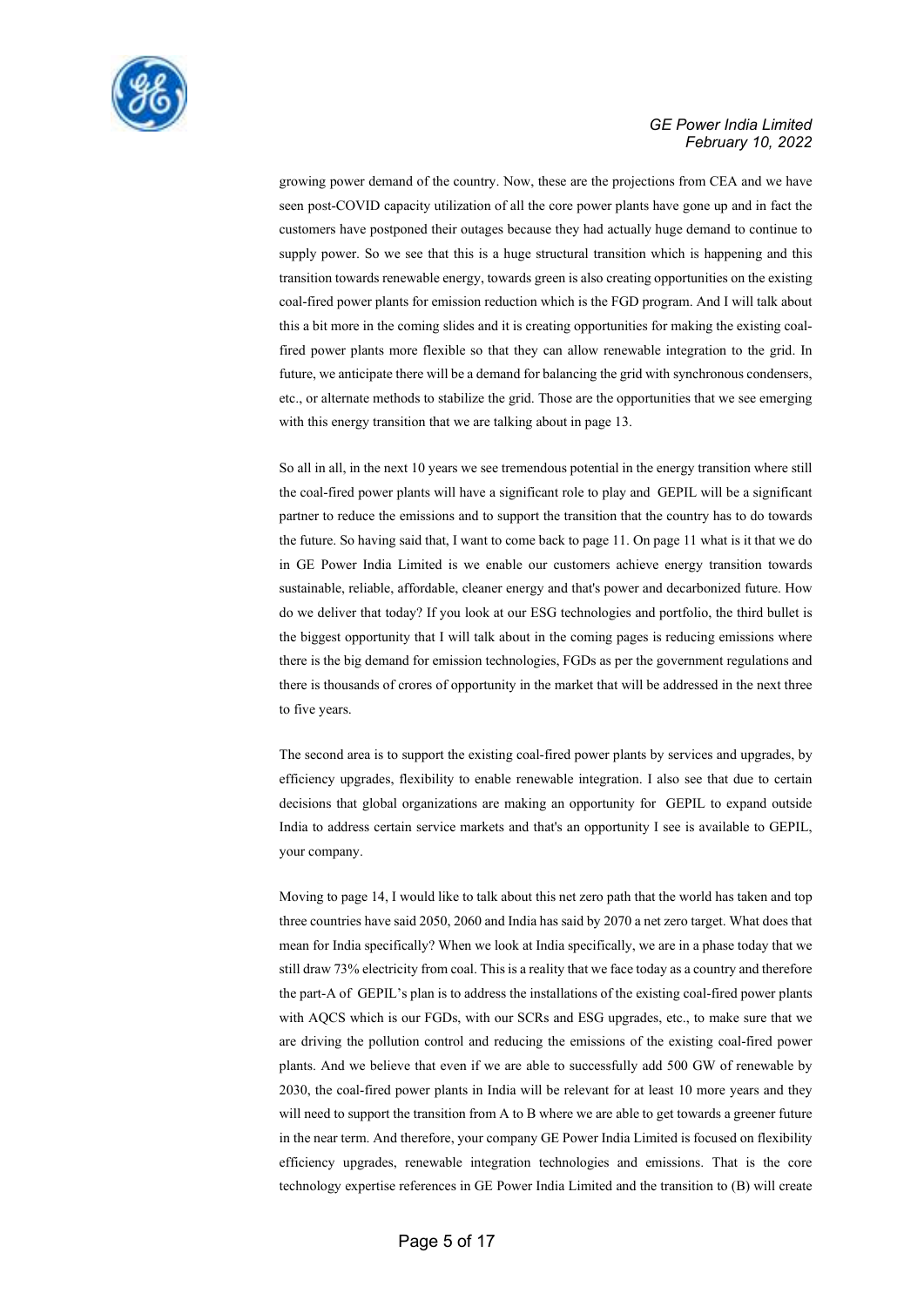

certain integration opportunities with the upcoming technologies. So for five years we see a very strong demand on (A) and then also a sufficient time period to start focusing on pillars that will take towards the (B) and GEPIL can be a credible bridge to the future for the net zero targets that the country has laid out.

Moving to the page 15, the data is speaking for itself that 87 GW of FGDs have been ordered. How many more FGDs will be ordered? About 133 GW. That is what you see on the graph on the left. On the right, what is it that GEPIL has to offer? We have a technology leadership, we have absorbed technology, I will talk about that in the coming slide. GEPIL has very strong references in the country with first live installation at NTPC, Vindhyachal. They are a frontrunner as GEPIL executing FGD today. We have posted certain progress on the LinkedIn, the teams are doing lean kaizen at sites and demonstrating good progress in execution.

And when I talk about future opportunity pipeline, we have about 67,000 crores of opportunity in the market and GEPIL is working towards retaining its strong position to serve this market in FGD.

All in all, for the FGD the GEPIL is well positioned to support. And page 16 talks about services where there is a 6,500 crores per year market and efficient compliance is an additional opportunity, upgrades fuel conversion, flexibility support, renewable integration I talked about and grid stability, these are the opportunities that will emerge on top in future in three to five years we see this market will grow with these requirements.

On the right how is GEPIL positioned to the technology leadership with strong references and strong pipeline of active projects. As we speak, we have about 1,500 crores worth of pipeline in March that the company is working upon is where we are focusing for growth.

I wanted to briefly update you on page 18 where we are with respect to technology absorption and progress. With wet FGD today, your company has 98% local competence. The entire competence of design, engineering, execution is all local. And your company is the only company when we look at the top three leading players in the country which has its own technology which has absorbed pretty much in the company with IP of course from GE but got fully developed competence in the country. Semi-dry FGD is 96%. Now, this 2-4% gap will be bridged by next two to three months where the company is focusing on commissioning of these projects by when the entire competence is localized. There is an emerging technology on waste to energy FGDs where the technology absorption is at 92%. And the size of the bar is the size of the market opportunities that we are pursuing in the coming years. On the opportunities therefore we see 133 GW of FGD market. We talk about 2,000 crores of opportunities and emerging markets on waste-to-energy.

There is another topic I wanted to share with you with considerations regarding brand. We did check the buying pattern of the customers, we had a discussion with the strategy consultant PwC strategy & to understand what are the top buying criterias from the customer. Since September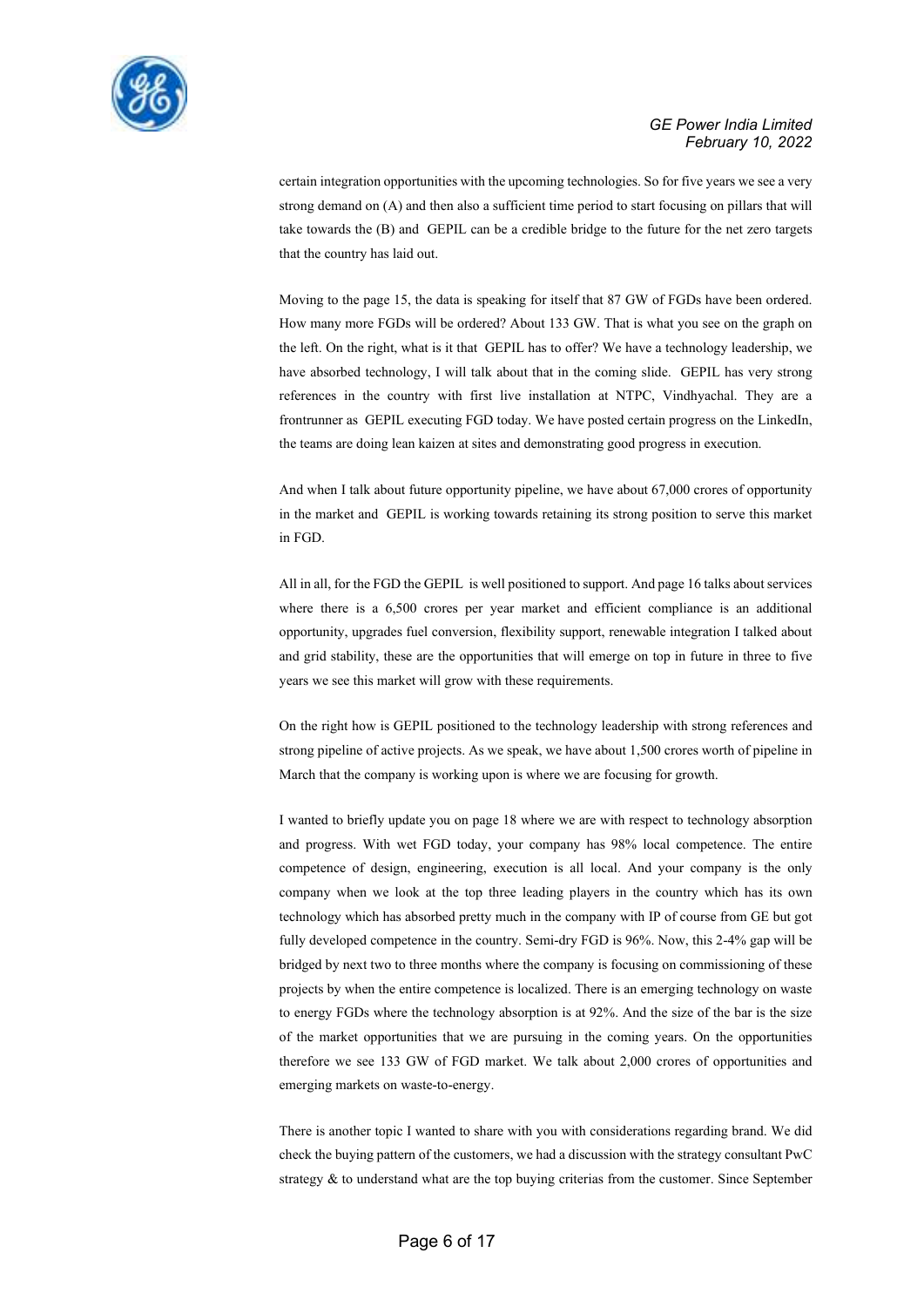

2020 since coal exit was announced by GE and which we had intimidated to you all, where FGD is a part of new build goal globally whereas in India GEPIL decided to continue in this area and develop competence. It was important for GEPIL to assess the competence to ensure that GEPIL is able to continue to operate in this market. And here we had asked a survey on the buying pattern of our customers and the finding is that the top buying criteria is technical competence, past credentials which are the top two and the plan is the low priority with less than 5% impact. So, GEPIL has that financial credentials, the references, the technical competence and of course is in deep engagements on the IP with GE which I don't see a challenge, I see that this is the market that we would like to pursue from GE.

So with that I would like to pause for a moment and I would offer to Mahesh, the Chairman of the Board to make a few comments and then to Amir to take us through what the recent developments that you would have seen that we have shared over the course of the day.

So with that, Mahesh, over to you.

- **Mahesh Palashikar:** Thank you, Prashant. Thanks for the update with the latest financial and operational performance. Good evening to everybody. This is Mahesh Palashikar. I lead the Board of Directors as Chairman for GE Power India Limited and it's my privilege to be here with you and thanks for investing your time at this discussion. There are important focus areas that Prashant has mentioned that the board of directors and the management is driving to continue GEPIL's evolution and Jebel's progress as we look at the future. Yesterday you have seen that we have shared the letter that we have received from the promoter, General Electric company. And today what we would like to do, we have Amir who represents the GE promoter steam power company and I would invite Amir to share these thoughts on behalf of the promoter and then I'll also bring a couple of thoughts that I want to share with you. So Amir, with that can I please request you to share some of your thoughts?
- **Amir Mujezinovic:** Thank you, Mahesh and good afternoon, ladies and gentlemen. First, thank you to GEPIL management team for inviting me as a representative promoter to this meeting.

I would like to start by first expressing our full confidence in GEPIL management team that has been successfully running this company.

Secondly, as I'm referring on page 19, I want to assure you as the owners of this company that GE will continue to fully support GEPIL in this transition. This is going to be a transition that is going to take place over the next 36 months. It has been initiated by our strategic decision in October of 2020 to withdraw from the new unit coal and this is the next phase of their development. In that process, we will continue to strengthen GEPIL to help it operate independently from GE and to achieve all of its growth plan. That help will consist but not only be limited in providing the necessary intellectual property, technology, training of its people and such so that the GEPIL can be successful in its future areas of focus that GEPIL management team and the GEPIL board want those to be.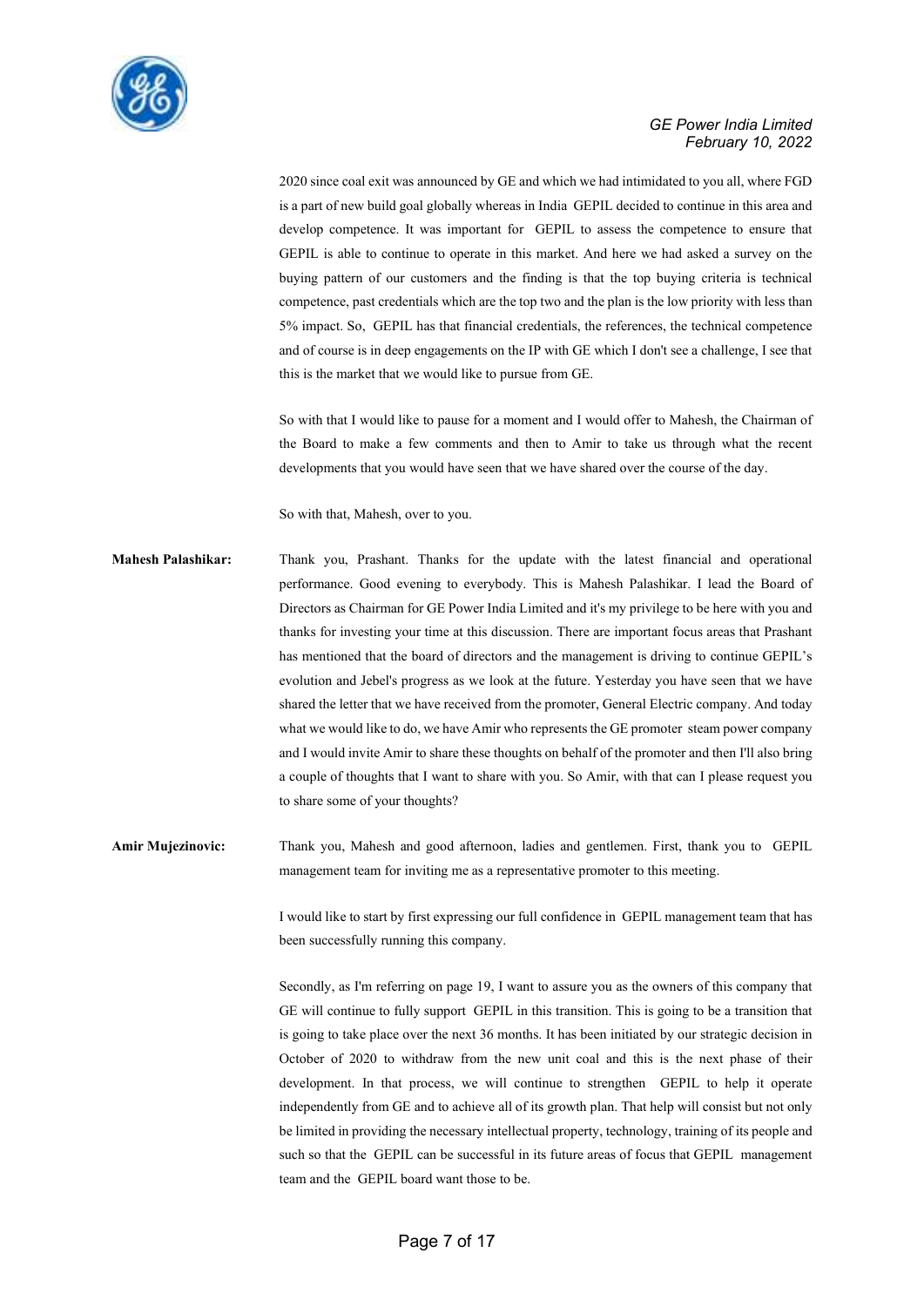

**Moderator:** Ladies and gentlemen we will now begin the question-and-answer session. Our first question is from the line of Sanjay Doshi from Nippon India Mutual Fund. Please go ahead.

**Sanjay Doshi:** I'll first restrict to two questions and both are more strategic and the announcement which has come yesterday from the parent related to that. My first question on that aspect is sir if you can explain to us the rationale of this intimation which has come of de-promoterization and reduction in stake in GEPIL from a group standpoint of view where you have already highlighted that in two years' time you would hive off all energy assets into one entity. So does the energy assets which are there in India from a GE group perspective, they are getting the same treatment and which has been given across the globe, whether it is in developed markets or other markets apart from India? Second, related is that how do you intend to take this ahead in terms of depromoterization because that involves a lot of complex I believe you will have to work out on many things, so how do you propose to take this ahead and this is a long time period of 36 months, so how do investors deal with this uncertainty?

**Mahesh Palashikar:** The first question, Sanjay, was around globally GE has already publicly announced that by early 2024, the energy businesses will become a standalone investment grade, independent listed company. And your question was how that reflects in India. So the specific letter that we are talking about for GE Power India Limited is in continuation with the previous communication that we had in September 2020, where GE had globally announced about exiting through the new built coal-fired power plants and now this is further continuation as it was over the next 36 months. So, I think that is the first clarity. For overall energy businesses which is other than GE Power India Limited, as I reiterated the plan is by early 2024, all of GE's energy businesses will be in that independent listed entity. That work has just started, Sanjay, because the company made the global announcement on 9th of November 2021 and now the global leadership and the global energy leaderships are in the process of establishing action plans and establishing systematic steps which will help achieve the plan.. Hopefully, Sanjay, you could hear the thoughts that I shared in terms of the overall global energy. I am sorry that the call got dropped, but if you need I can repeat.

**Sanjay Doshi:** So just a follow up on that part before you please help us with the other question is so basically it would mean that whichever geographies GE as an energy business had coal-based assets which needs to be serviced it will all be taken out into a different entity and there will be no overlap. So GE Power India as such, there would be some similar entity in the global context which have those capabilities and there will be no overlap between energy assets of GE and GEPIL kind of a company, is that true?

**Prashant Jain:** Can I seek a clarification when you say no overlap on the other energy assets?

**Sanjay Doshi:** So if there were coal assets which are based on GE technologies in developed markets or other emerging markets, whether it is Africa, Southeast Asia or even China and then developed markets, then there will be no servicing of those from GE as an energy business because that's what you're hiving off in India, right?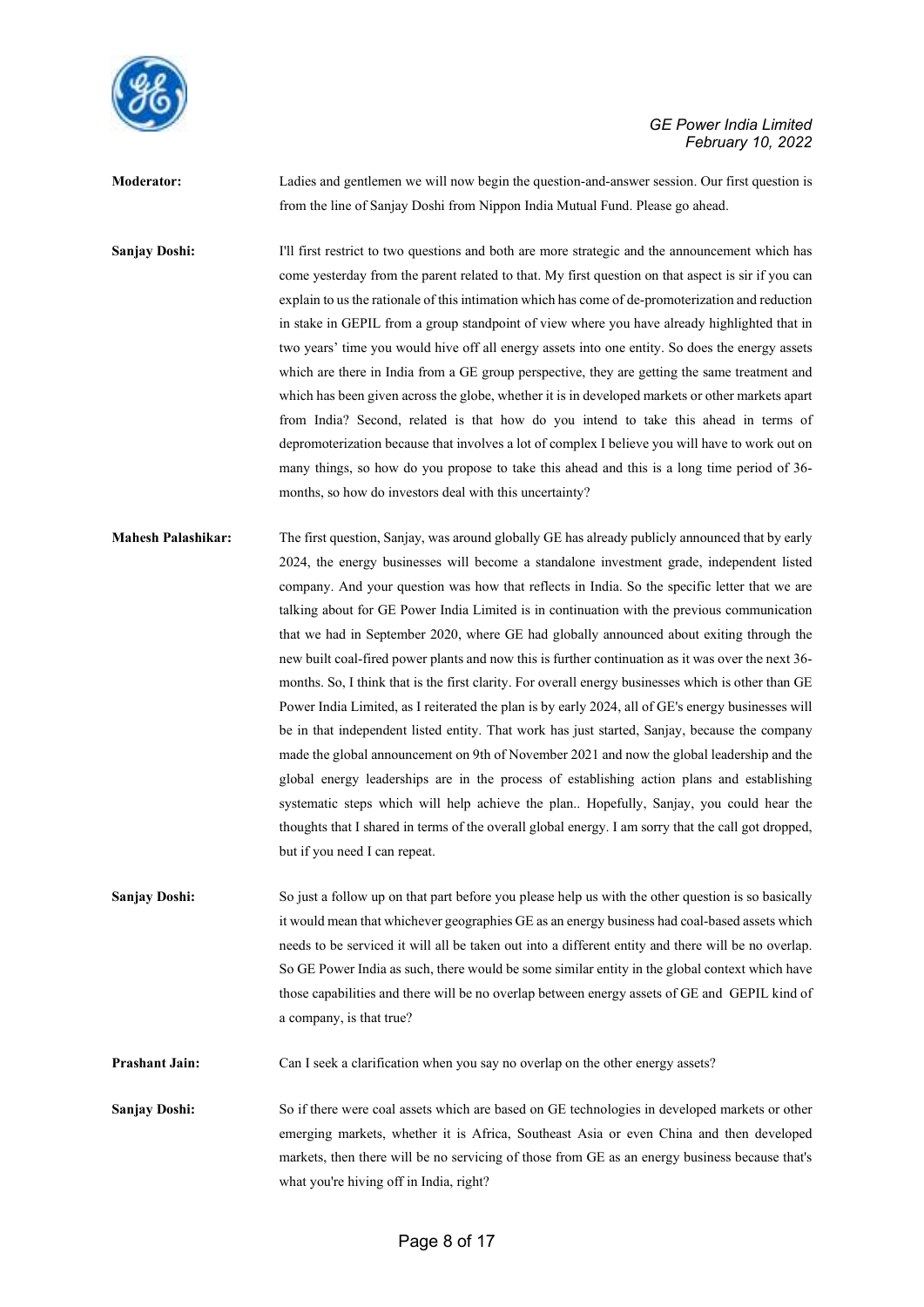

**Amir Mujezinovic:** The details of the reduction in stake are to be worked out. But what we can say at this point is that GEPIL will have exclusivity in its domains and I will leave it at for time-being. And to answer your second question, the details of how the exit will take place are going to be developed over next time period and then we have enough details to come back. I am sure GEPIL board will do so.

**Moderator:** We'll take a next question from the line of Danish Mistry from First Advisor. Please go ahead.

- **Danish Mistry:** Just taking the question forward from the previous caller, a couple of questions here; number one is that in your presentation you have talked about specifically adding a GE asset and divesting a non-core long cycle asset to enhance GEPIL's operating performance. So, if you could help us understand what are these assets and who will be buying -- is it GE that's going to buy these assets, is there any value that you would like to kind of ascribe to that?
- **Amir Mujezinovic:** We will do those things considering the interest of the company, GEPIL , and the interest of the minority shareholders as well. This is right now an ongoing conversation between GE andGEPIL . Some of the things that are being considered are a geographical expansion beyond India where there would be any intellectual property expertise to enable GEPIL to service the power generation equipment beyond India, Southeast Asia, Middle East potentially. That is one of the examples of what is being considered right now.
- **Danish Mistry:** If I can add on there what is the size of that business? And in the second part, we were talking about divesting a non-core long cycle asset. So what is that asset and is there any value that you'd like to ascribe to that?
- **Amir Mujezinovic:** These are ongoing conversations right now and I would rather not comment on the details as we cannot really talk as this is not being concluded, so would rather not speculate on what the shape of the final proposal might be. Again, considering the minority and company interest will be certainly our priority in these discussions.
- **Danish Mistry:** Second question is that on the NTPC debtor that is there, is there some sense on any visibility on those coming from next year?
- **Prashant Jain:** I will quickly respond and then maybe Yogesh can add. So on the debtors part, these are the retention payments that we have been sharing with you in the past, the NTPC contracts typically come with retention payments, the lot one had 65% retention payments that were to be paid when the milestones were being achieved. So the earlier plan that we had communicated that GEPIL will buy itself, GEPIL will be cash positive by June, July, unfortunately because of the COVID wave to an operational delays, the cash positive situation of GEPIL will move towards end of the year. So we expect that by end of the year, GEPIL should turn cash positive, we've had a good collection in the December quarter coming in from NTPC but as we supplied more services and erection, the retention payments have got added. So these are not due payments because we have just supplied the supplies but they become due when we do the erection and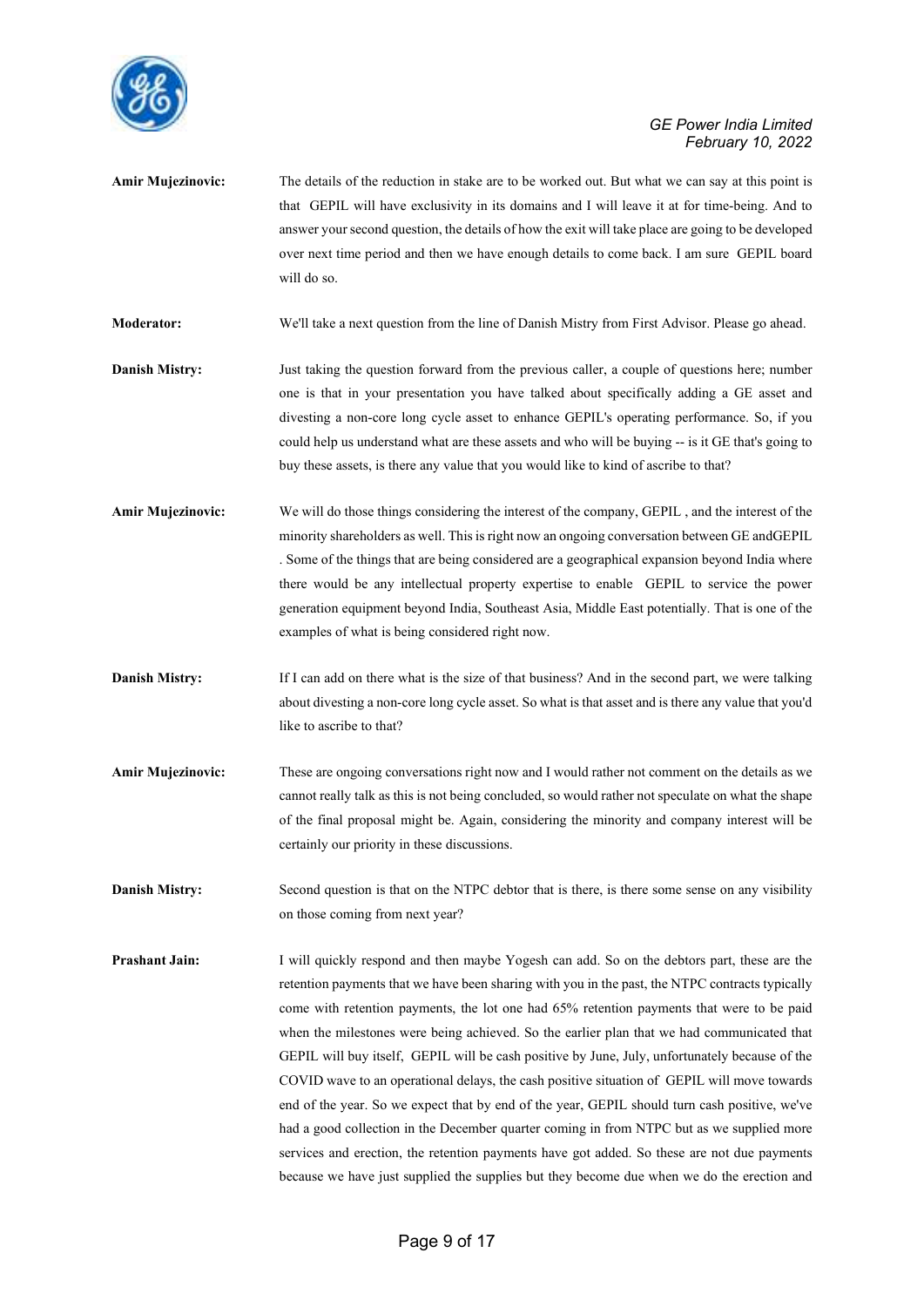

services. So that's largely the component in the accounts receivable. Yogesh, maybe you can add some details here please.

**Yogesh Gupta:** Out of the total outstanding that we have with NTPC the question is specifically on NTPC, almost about 94%, 95% is on account of I would say retention payments and remaining is what the normal operational dues is. And as Prashant mentioned, the last quarter was I would say a very good quarter for us on the collection front and we could reduce almost about INR500 million worth of like retention payments, we could collect from NTPC. So this is i would say primarily the contracts that we have, they are responsible or they are the reason what kind of outstanding we have with NTPC. In this coming time, we will be continuing with the trend of liquidating the retention payments as and when we meet the milestones and we have a constant rigor and focus on achieving these milestones.

**Moderator:** We'll take a next question from the line of Renu Baid of IIFL. Please go ahead.

- **Renu Baid:** My first question is on the strategic business which is mentioned. So what would be the roadmap here by the group to reduce its stake, will it involve a probable merger with other unlisted entities of the steam power business in India or will it involve bringing some other strategic investors or a strategic partner into GEPIL to help drive the next leg of growth or probably as you mentioned there would be a third company which would be formed two years down the line by early CY'24 for global energy business, will we see a transition and that business will hold its stake in India or probably GEPIL will be completely independent board run company without any promoter group per se or a majority holder three years down the line and how will that impact its go-tomarket positioning and strategy in the Indian market?
- **Prashant Jain:** As regards the go-to-market strategy is concerned, since September 2020 when we noted the announcement from GE's intent to exit coal and GE at that time did mention they would consider the GEPIL as a listed entity and would let enable the GEPIL board to address to the market realities in India. So we have earmarked on a plan to increase competence which I shared in my presentation before. So there go-to-market strategy has been and is currently to make sure that - GEPIL is able to independently participate in all the opportunities. So that's the easy one and I can confirm that, yes, GEPILs actively working to ensure it has what it needs to be able to goto-market already today and the FGD order that was finalized in the last quarter in December again was on GEPIL's own merit with no DJU or any other requirements from the headquarter. So this is one step that we have been taking to protect the biggest chunk of the market every day and we are pretty confident and successful. On the service market, GEPIL has been having that lead and is qualified in most of the tenders and GEPILis bidding and taking the lead. On the clean combustion where Durgapur is repositioning as the supplier. Now, as regards the turbine upgrades, there is an interdependency today from CPL. And, yes, we are working with a proposal to ensure that we have a business continuity and we have a continuity of service that ensures that GEPIL will be able to continue to focus on this market for the coming years and that is what we are working to ensure that that business is continuous and it's an important part of the growth strategy and that is being worked upon with good collaboration. So that part is what I can share.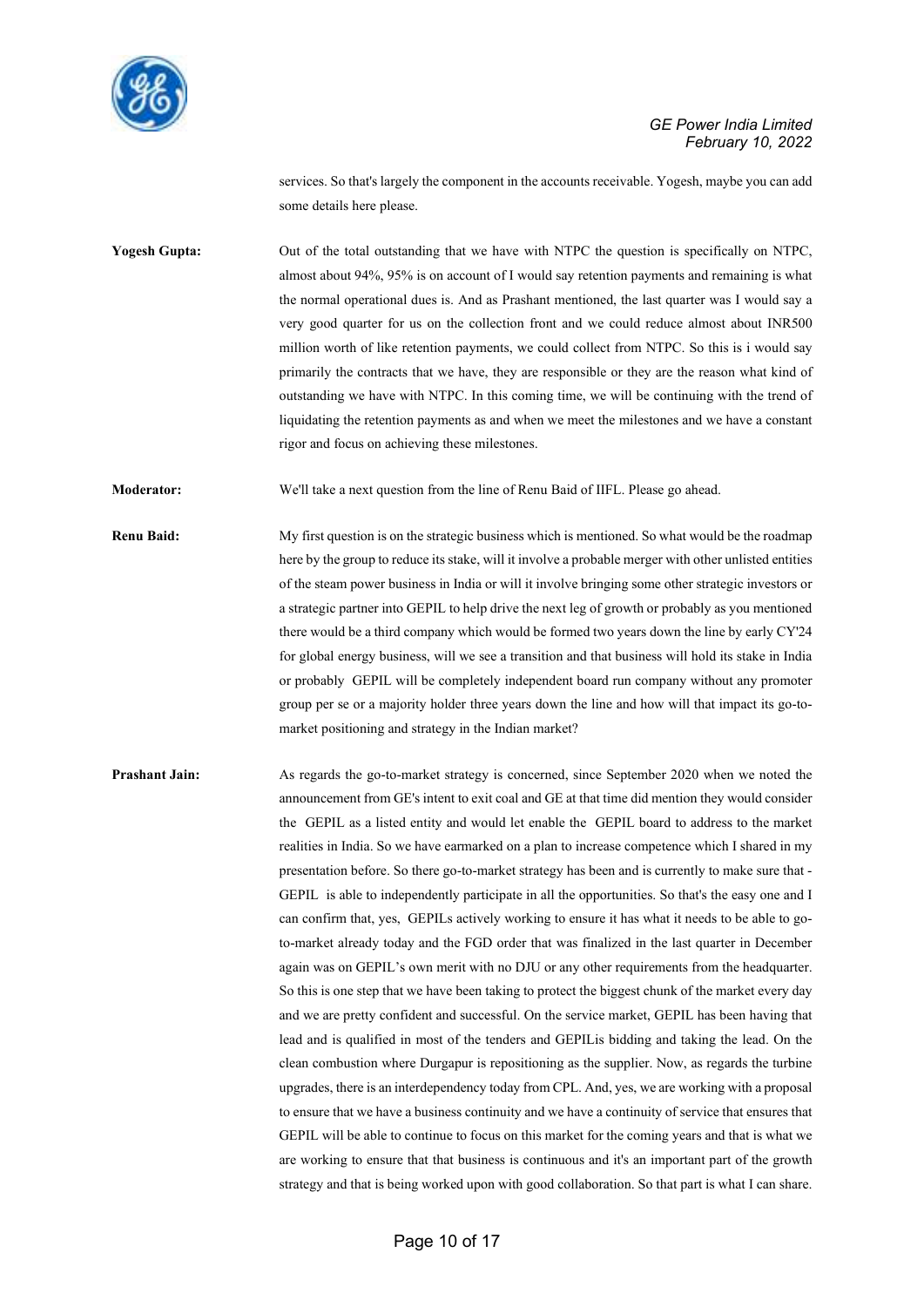

On the earlier part of the question, as Amir and Mahesh have clarified earlier, Renu, that it's a staggered plan over the next three years and at this point in time the board will have to engage as well with the promoters and we will come back to you with a timeline shortly and a better strategy and I guess we'll very quickly share the timeline as well with you for that. But I can again confirm that we are pretty much on track on business continuity in the strong business pillar that we see today.

**Moderator:** Next question is from the line of Aashna Manaktala from ICICI Securities. Please go ahead.

**Aashna Manaktala:** First question is in terms of order outlook. So as you mentioned that FGD order outlook is now looking up, so currently what is the amount of orders that we have in our pipeline for the coming two quarters and if you could also share some light on the services order outlook?

**Prashant Jain:** On the FGD, what I can share with you is the opportunity pipeline, Rs.67,000 crores as I mentioned on page 15. The company is focused to retain its market share. What will change? I did mention in one of my previous earning call the split between the state, the NTPC, the central and the private. As you know mostly all the central projects have been ordered. Now it is the state and the private utilities that will go into the ordering. So from the 67,000 crores will we participate in 100 percent of that market? The answer is no. We have selected about six to seven priority states that we will work upon and we have also chosen a model of EP and EPC to derisk the company as a trend that is what we are monitoring since last one year to derisk the portfolio because that working capital consumption to execute this FGD projects is what we are seeing today to optimize that. So those are the two things that we have changed in our strategy to address these opportunities. So if I have to share the share, we will retain the same share, but when we take EPC exposure to all these projects, there we will be selective. So that's the guidance I can share with you now and as we book the orders we will be very happy to share with you. Coming to the services area, what we have announced earlier is we are focusing on increasing our market share. When we initiated the service strategy from the market that we roughly see of Rs.6,500 crores per year, we were in an order of magnitude of less than 3% and the goal is to go more than 15% and today I can say we are hovering around 9-10% market share. Maybe, Vinit, if you want, you can add there but this is the order of magnitude that we are seeing in terms of services the business growing. What we have done in the service strategy is there are two elements to services; one is the core services; the other is upgrade. And in upgrades we see volatility that you saw in the last quarter as well, we've had some big upgrade tickets to be finalized but because of the outage schedule of the customer then it was postponed. That has a high volatility. So the strategy is to stabilize the core services and grow in that, and we have strengthened our ability to get a stable core services order. And the upgrades is where we are now working towards getting more predictability and more granularity, that is an area that we are working upon. That is what I can share today with you in terms of guidance. The numbers are there to see, market share I have given you and orders as we book definitely we will share with all the shareholders via the notifications.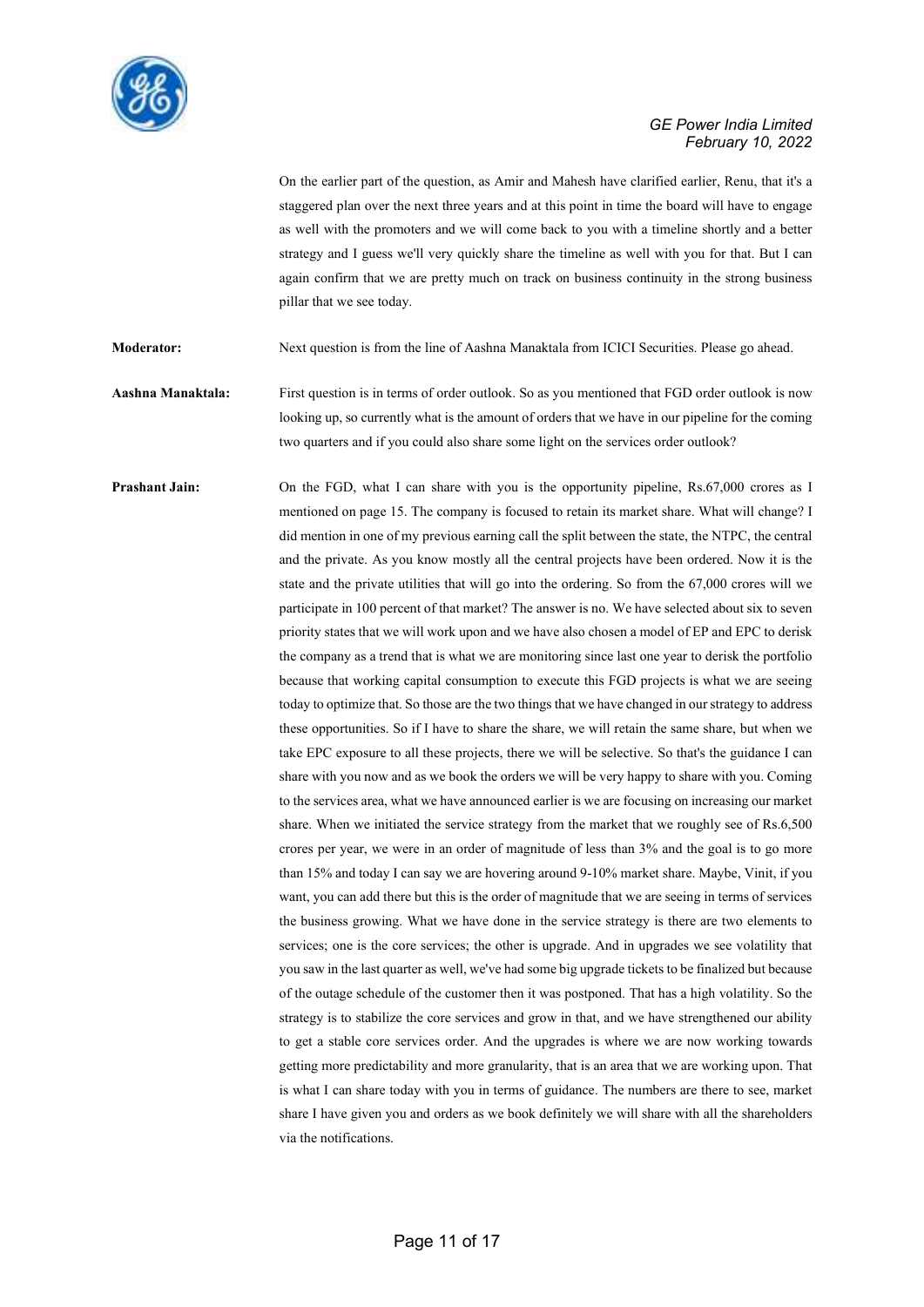

| <b>Vinit Pant:</b>    | Prashant, I would just like to add that yes, as you mentioned and we have a very healthy pipeline<br>going forward for both FGD, services, core and upgrades. And as we mentioned the ordering for<br>FGD is picking up. So obviously it's also going to help us going forward.                                                                                                                                                                                                                                                                                                                                                                                                                                                                                                                    |
|-----------------------|----------------------------------------------------------------------------------------------------------------------------------------------------------------------------------------------------------------------------------------------------------------------------------------------------------------------------------------------------------------------------------------------------------------------------------------------------------------------------------------------------------------------------------------------------------------------------------------------------------------------------------------------------------------------------------------------------------------------------------------------------------------------------------------------------|
| <b>Prashant Jain:</b> | It's amount of closure and getting the downpayment and then closing and booking the system at<br>times, the movement across quarters but the pipeline is robust. Thank you for that, Vinit.                                                                                                                                                                                                                                                                                                                                                                                                                                                                                                                                                                                                        |
| Aashna Manaktala:     | Our gross margins have been impacted in this quarter. So for the coming couple of quarters, can<br>we expect the gross margin to be in the 22%, 23% range?                                                                                                                                                                                                                                                                                                                                                                                                                                                                                                                                                                                                                                         |
| <b>Prashant Jain:</b> | So on the gross margin, Yogesh will add. What I can share with you is the backlog that we have<br>mentioned on the page of 3,900-odd crores and the mix that Yogesh mentioned in percentage of<br>projects versus services, the mix of gross margin or CCM levels is about 23% in services and<br>about 13% in the projects. That's the general mix on the gross margin. Now, we also disclosed<br>earlier that we have certain ESP projects which are at zero margin. So when we do that revenue<br>they don't come with associated margin and there is still sizable amount that does contribute to<br>the gross margin movement per quarter depending on if we have a mix of more ESP versus FGD<br>or the boiler revenue that we have in the portfolio. So Yogesh, maybe you want to add here. |
| <b>Yogesh Gupta:</b>  | I think, Prashant, you have given the full details on this. Overall we would be on what Prashant<br>has shared and what I also mentioned in the presentation that we are looking at about 13% on<br>the order backlog coming from projects which constitutes about 85%, 86% of our total volumes<br>and the total order backlog of 3,900-odd crores and the remaining on the services side is 12%,<br>13% which will be close to 20%, 23%. So we are on the similar lines on this for the future gross<br>margins.                                                                                                                                                                                                                                                                                 |
| <b>Moderator:</b>     | We'll take a next question from the line of Sanjay Doshi from Nippon India Mutual Fund. Please<br>go ahead.                                                                                                                                                                                                                                                                                                                                                                                                                                                                                                                                                                                                                                                                                        |
| <b>Sanjay Doshi:</b>  | First question is to our chairman. Sir, the press release which came yesterday to the stock<br>exchanges did mention that the company is examining the implications of the aforesaid letter.<br>So do we expect a more detailed evaluation and communication from the board to the<br>authorities?                                                                                                                                                                                                                                                                                                                                                                                                                                                                                                 |

**Mahesh Palashikar:** Sanjay, thanks for the question. There are a couple of important things we would like to share with all the share owners. Since we received the September 2020 communication, obviously, this has been a focus and we have been focused with the management team and the board of directors to look at how do we continue GEPIL's growth and that continues to be a very top priority. I want to reassure on behalf of the board of directors and behalf of the management that this is something that we are investing a lot of quality time and we are giving a lot of attention to develop these solutions. The second important point is as you have seen probably from the letter that we have received from the promoter is there is a very strong commitment from the global promoter to make GEPIL successful for achieving its long-term growth. So fortunately,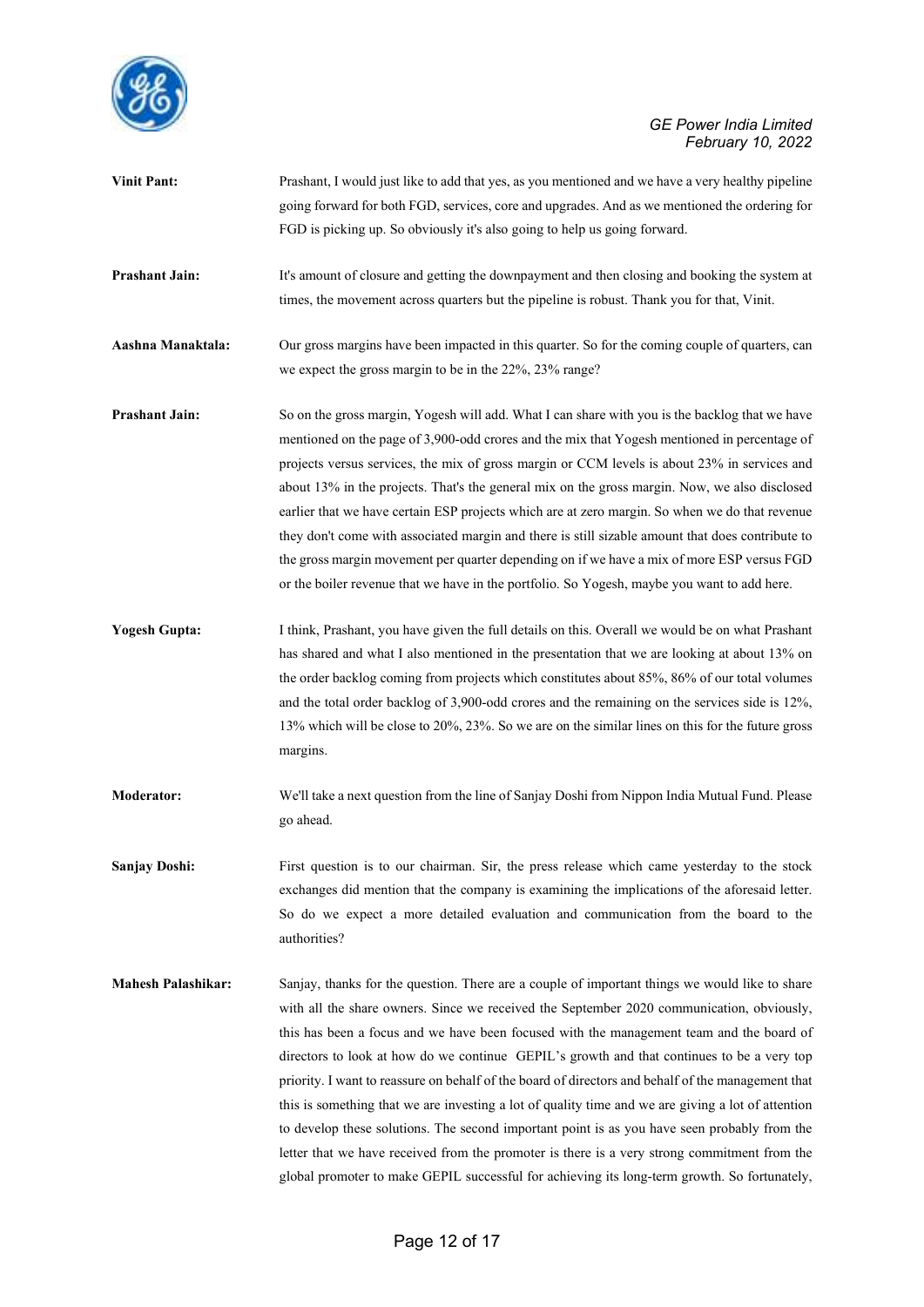

we also have strong commitment from the promoter. The board of directors has had several discussions. We continue those discussions with the management team, Prashant Jain, Yogesh Gupta and the management team is working on a lot of the ideas that we mention. So we will need some time, Sanjay. I don't think we are today in a position and that is why we have very transparently shared with the share owners that we are now considering the 36months timeline that promoter has mentioned us. There are also areas that we will secure to protect GEPIl's independence so that GEPIL can grow and flourish going into the future. I would request that please allow us some time as the letter only came yesterday as the management team and board looks at it and as we go through the evolution of our actions, we will certainly come back to the share owners at an appropriate time, Sanjay.

**Moderator:** We'll take the next question from the line of Abhishek Poddar from HDFC Mutual Fund. Please go ahead.

**Abhishek Poddar:** Sorry to ask this question again but the word mention is depromoterize. So should we assume that the strategy sale options are not open or they are still open and everything is open so you will consider whatever best options comes in?

- Amir Mujezinovic: Yes, we will consider all the options as a shareholder, keeping the interest of the minority shareholders and company in the mind. So no option for the path to our depromoterization is closed, all of these options continue to be opened, evaluated and in cooperation with the GEPIL board, the right decisions will be made.
- **Abhishek Poddar:** Regarding the IPR transfer that is happening. So trying to understand that how the R&D support is happening at present from the GE global? And how does this one-time IPR transfer affects your ability to keep up to-date with the new technologies and all in terms of how much update you keep on getting every year from the GE global in terms of new technologies and does it affect your ability to further innovate and bring new products?
- **Prashant Jain:** Thank you for this question. This excites the engineering team locally. There is a strong level of competence. We have about 1,000-odd engineers today in the company and several of them engineers have been working earlier in certain global capacities as a part of a global organization with deep competence. So in the last one year what we have done in technology upgradations is what I've already shared earlier on the pages. On the R&D part this year while we have increased or for the first time improved and we call it as an R&D program to continue on certain projects locally. Today, the teams were operating as a part of globally but we have kind of improved corporate competence, there are about 28, Vinit, maybe if you have the number ready on the NPI programs that now we have initiated last month as a part of our competence development.

**Vinit Pant:** Prashant, I don't have the numbers readily, but...

**Prashant Jain:** About 18 programs… I have to check the exact number but about 18 programs we've launched already this year and Yogesh, the number was what in terms of \$1.38 million roughly?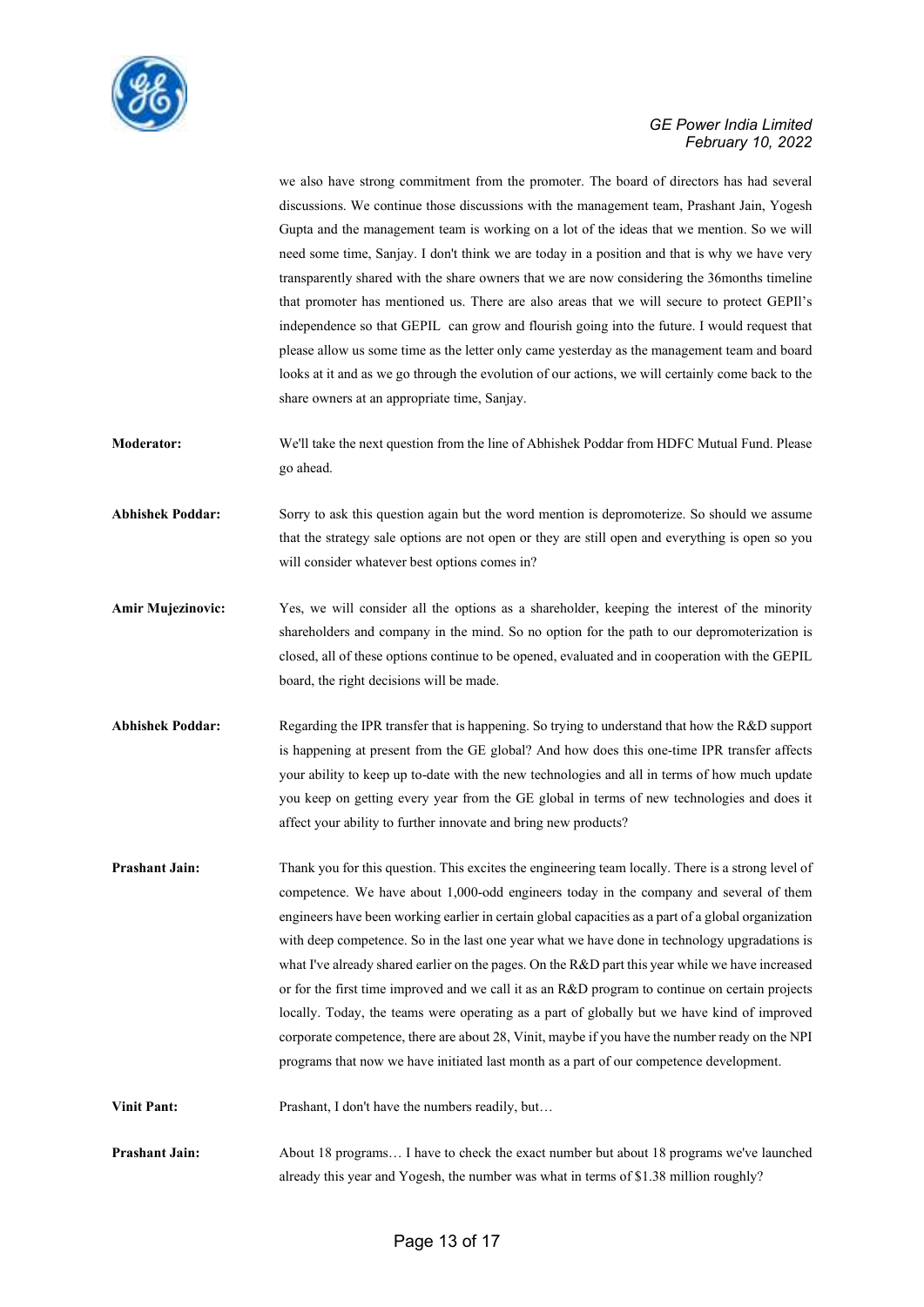

**Yogesh Gupta:** You are perfectly right, exactly \$1.38 million. So that's the amount that we have started with already on the technologies that we believe are critical for GEPIL to continue to invest. Earlier these programs were managed globally but these experts have been working in a very good global environment from India and in my view this will continue where GEPIL will take ownership with support from GE on technology transfer development and engage as required to ensure that we have this competence going forward.

**Moderator:** We'll take a next question from the line of Deepak Narnolia from Birla Sun Life Insurance. Please go ahead.

**Deepak Narnolia:** I have two questions. One is housekeeping question regarding your restructuring cost. And the gross margin guidance you have given is 12%, 13% for the FGD project business and 23% for the services. So I just wanted to know that for the future projects you will be bidding the same kind of gross margins in both the businesses? Second question is about this competence development sir. You explained it but I just wanted further clarity on that. Practically you are saying that right now you are developing your competency in India. So you already had engineers working with the global team and in global operations. So you already have those skilled people and right now you are developing the competency further ahead and GE is helping you globally by your experts or something they are training your people or how you are developing this competency?

**Prashant Jain:** The first one I can say that the margin on the projects is competitive, you know that we have competition as well. And we will definitely do what is required to be competitive at the same time win accretive orders with margin and cash accretive profile, that's all I can say. And as regards the backlog, I want to correct your statement. What we have said is an aggregate margin on all projects, that includes the portfolio and all services that includes the portfolio and not specific for a product line. So that's on the part number one. Part number two, on the engineering, yes, we have a mix of experts sitting in the country who were earlier engaged with the global teams and therefore the technology support that is required from certain global experts that program is in place and there is some interdependency on certain expert areas and that percentage of readiness I have mentioned in the pages that I've shared with you. At the cost of repetition, yeah, we are well positioned for the key market segment which is FGD with 98% and 97% on the semi-dry FGD with very strong deep local competence and in fact these teams were a part of the global team as the global headquarter for this product line was as well in the past in India. So very strong local competence in the clean combustion side is what I can confirm to you. On the services, yes, there is a mix of local competence in India and the headquarter, and that's a good mix and there is a very good collaboration as I mentioned earlier and there is a commitment from the promoter that you have heard in supporting GEPIL in its independence in terms of achieving this competency.

**Vinit Pant:** Prashant, just to add, the customers in India for the FGD in the last quarter we booked is completely with local competence and customers have accepted, GEPIL is taking the lead and the order, complete, everything is done by GEPIL only.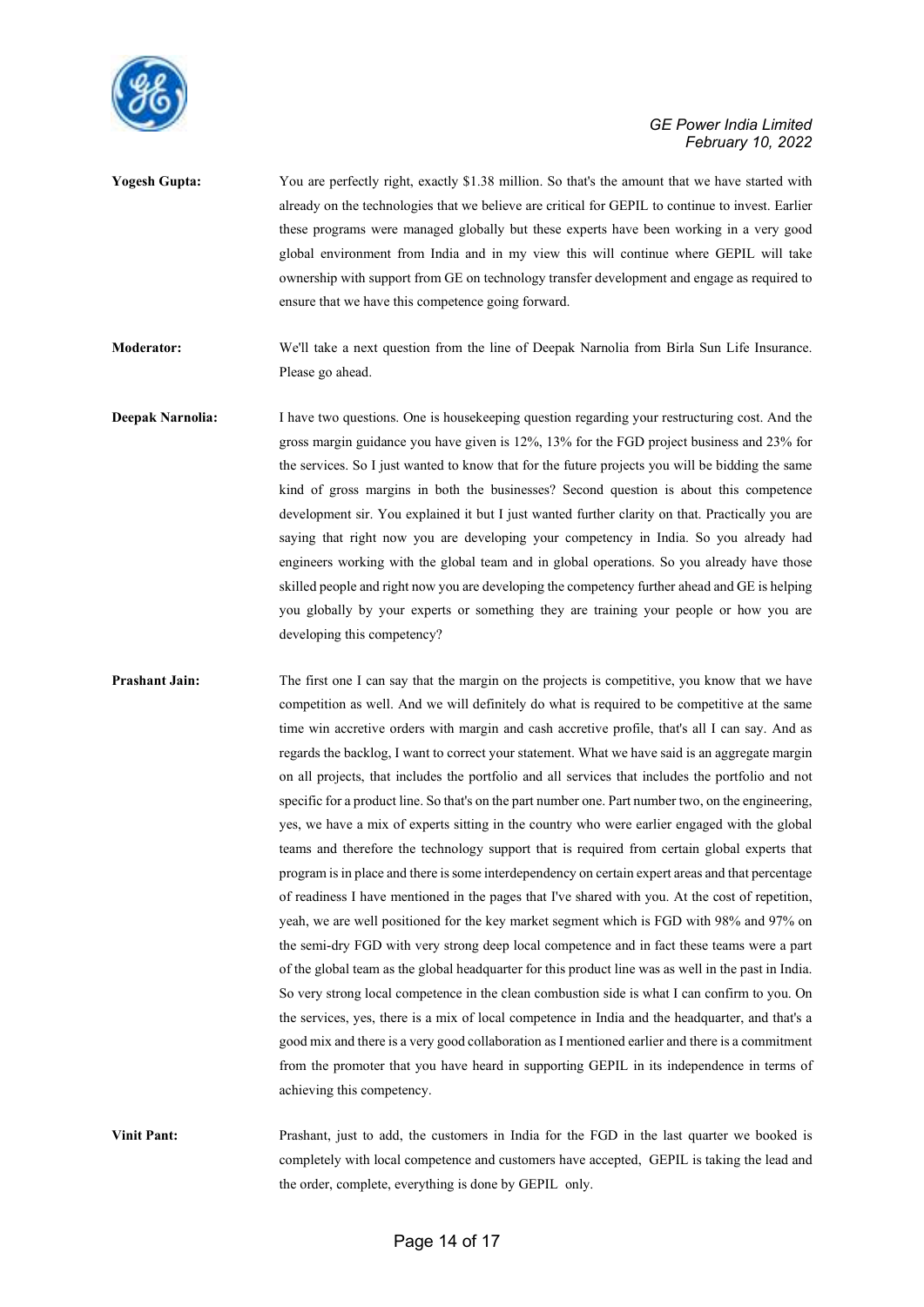

**Moderator:** We'll take a next question from the line of Ashit Koti, an individual investor. Please go ahead. **Ashit Koti:** Can GEPIL become a lead company taking over all the business and assets of GE coal base or this this particular line of activity and become a main promoting company with the professional management, is that possible?

**Prashant Jain:** It's a very interesting question. What I can say is that, yes, the leadership in GE Power India Limited is committed to step up on own technology and this excites the opportunity to be able to shape the future of energy transition towards the net zero 2070 for the country is an exciting energy disruption and transition. And the teams here are excited to learn skills, develop skills, add skills in this area and address to the market realities. Now the technologies for doing so, if I may refer to my slide where I mentioned the bridge on A to B for the net zero transition, A is the FGD and services. Here, we have the interdependency on license technology and geography from GE and here, yes, we have certain ideas on the opportunities for expansion beyond India and taking lead and getting more business outside India. So that's on (A) for sure. Now when it comes to (b) there will be additional opportunities that we will encounter as we embark on the journey, but it is too early to talk about that, but for sure teams are excited to upskill and shape the future towards the greener energy, absolutely excited about that.

**Moderator:** Our next question is from the Surabhi Saraogi from SMIFS Capital. Please go ahead.

**Surabhi Saraogi:** My question is more of a clarification regarding the gross margin guidance that you have given. Sir, what I have understood is that out of your backlog of Rs.3,900 crores, 85% is projects and 12% is services. Is that a correct understanding?

**Prashant Jain:** First, I want to say it's not a guidance, it's the fact on the current status on backlog today on the project portfolio. So yes, that is what it is today and that we can confirm. Now these projects as you know include certain projects that have been booked, these are live and active but have been booked probably five to ten years ago as well. And as these projects we will execute, those projects will unfold. So when you look at a period of time for the revenue, I think it is not easy to take a guidance from the backlog for margin because in service there is also an element of book-to-build business where certain amount of orders that are booked in the current year are executed, whereas there is an element of long time lag in the project business. So I would be careful in not taking that as the guidance, but to take that as the status of the backlog, that would be my submission.

**Moderator:** Our next question is from the line of Ashit Koti, an individual investor. Please go ahead.

**Ashit Koti:** This coal-based power plants and services, would it be a sunset industry and business availability would be maybe for next 10 to 15 years?

**Prashant Jain:** I would be careful in not defining that as a sunset business because if you refer to the slide on the long term net zero plans up to 2017, today, we have about 200 GW of fossil power and in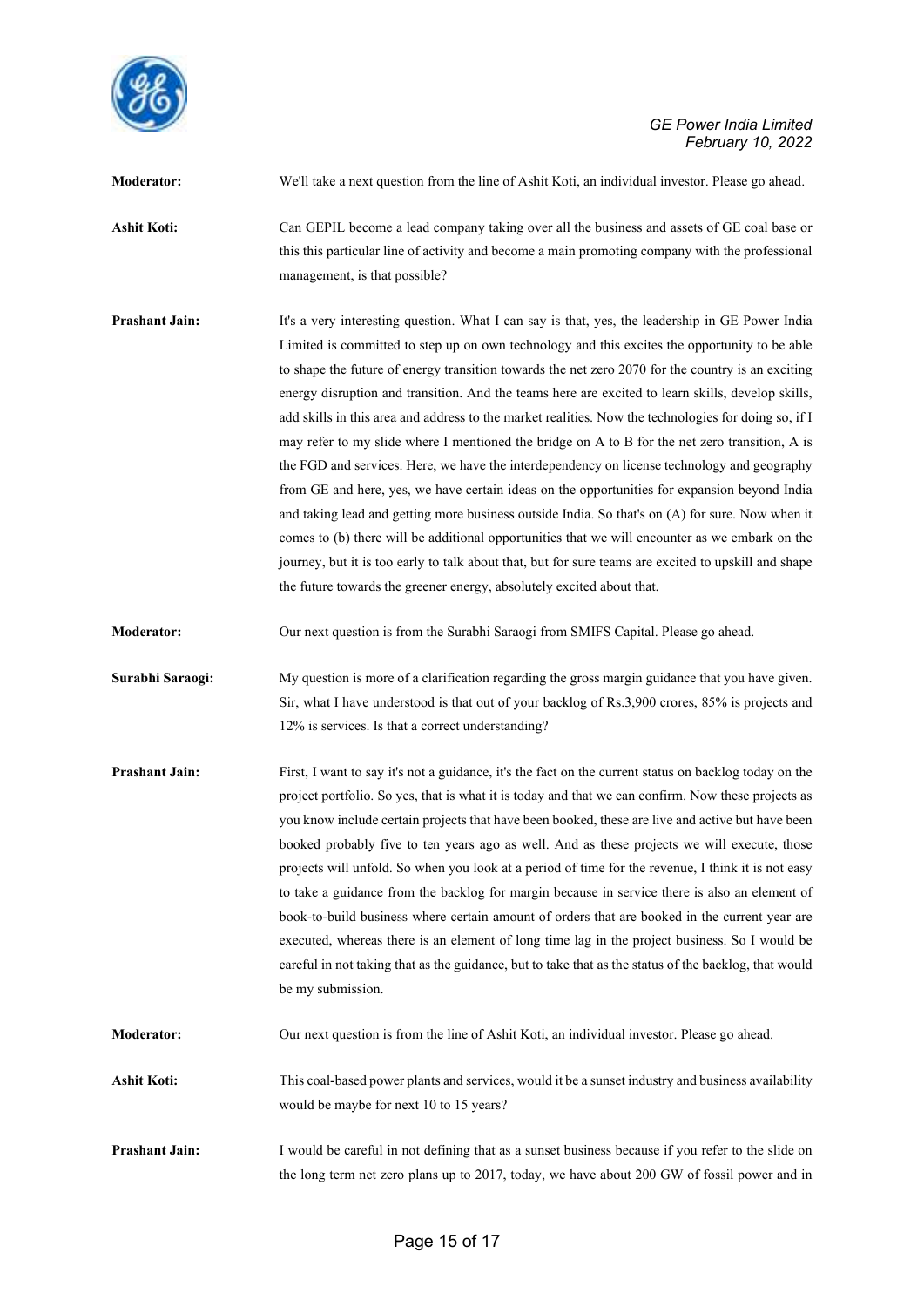

|                       | 200 GW of fossil power by 2030 the grid will add roughly about 500 GW of renewable energy.<br>Without storage the capacity that might be required in renewable energy to make this coal<br>industry a sunset, probably would be in the order of magnitude of 1,200 GW plus. And in that<br>time when we reach that capacity of 500, 700 GW without storage I think even then I would be<br>careful in saying it's a sunset industry. So that is why I am careful and we have seen in the last<br>couple of months the PLF of all the existing plants have gone up because the CEA projected<br>until 2030, there will be still significant demand coming from coal assets. I'm not so sure. Maybe<br>I can say, it will become niche. |
|-----------------------|---------------------------------------------------------------------------------------------------------------------------------------------------------------------------------------------------------------------------------------------------------------------------------------------------------------------------------------------------------------------------------------------------------------------------------------------------------------------------------------------------------------------------------------------------------------------------------------------------------------------------------------------------------------------------------------------------------------------------------------|
| Moderator:            | We will take our next question from the line of Deepak Poddar, an individual investor. Please<br>go ahead.                                                                                                                                                                                                                                                                                                                                                                                                                                                                                                                                                                                                                            |
| <b>Deepak Poddar:</b> | I just wanted to understand like in terms of EBITDA margin front, now we saw a decline, it<br>might be because of raw material or maybe because of the product mix. So, how do you see that<br>normalizing in terms of EBITDA margin, what is the time period or by when we can see the<br>normalization of your margins?                                                                                                                                                                                                                                                                                                                                                                                                             |
| <b>Prashant Jain:</b> | I think there are two things. One is the operational and strategic part. On the strategic part, we<br>still have restructuring which will continue for at least a few more quarters as I mentioned earlier.<br>And on the future margins, normally we avoid from giving guidance, but maybe if Yogesh you<br>want to add any further comments?                                                                                                                                                                                                                                                                                                                                                                                        |
| <b>Yogesh Gupta:</b>  | Mr. Poddar, as Prashant clarified, we don't give future guidances. We have shared where do we<br>stand vis-à-vis the restructuring aspect as we stand today and the operation. And I indicated that<br>on the operation side, the margins were reasonable comparable to the earlier quarters.                                                                                                                                                                                                                                                                                                                                                                                                                                         |
| <b>Deepak Poddar:</b> | In terms of gross margin, you mentioned on services we have 23% gross margin and project side<br>we have 13%, right?                                                                                                                                                                                                                                                                                                                                                                                                                                                                                                                                                                                                                  |
| <b>Yogesh Gupta:</b>  | As Prashant clarified, these should not be considered or tantamount to any guidance. These are<br>how the orders have been booked. And as Prashant clarified that these orders especially on the<br>project side, the execution cycle is ranging from five to ten years and then see to it that everything<br>is executed as booked is you can understand very well the challenges.                                                                                                                                                                                                                                                                                                                                                   |
| <b>Moderator:</b>     | Ladies and gentlemen, that was the last question. I now hand the floor back to Mr. Prashant Jain<br>for closing comments.                                                                                                                                                                                                                                                                                                                                                                                                                                                                                                                                                                                                             |
| <b>Prashant Jain:</b> | Thank you so much for the opportunity. I deeply appreciate the confidence laid by you in the<br>management. The 1,000-odd employees are looking forward excitedly to the energy transition<br>towards net zero and to bring in the emission reduction which is a very important aspect to the<br>societies. And we are working and engaging to ensure business continuity as we have mentioned.<br>And we will come back to you with an update on the strategy as soon as we have. So thank you                                                                                                                                                                                                                                       |